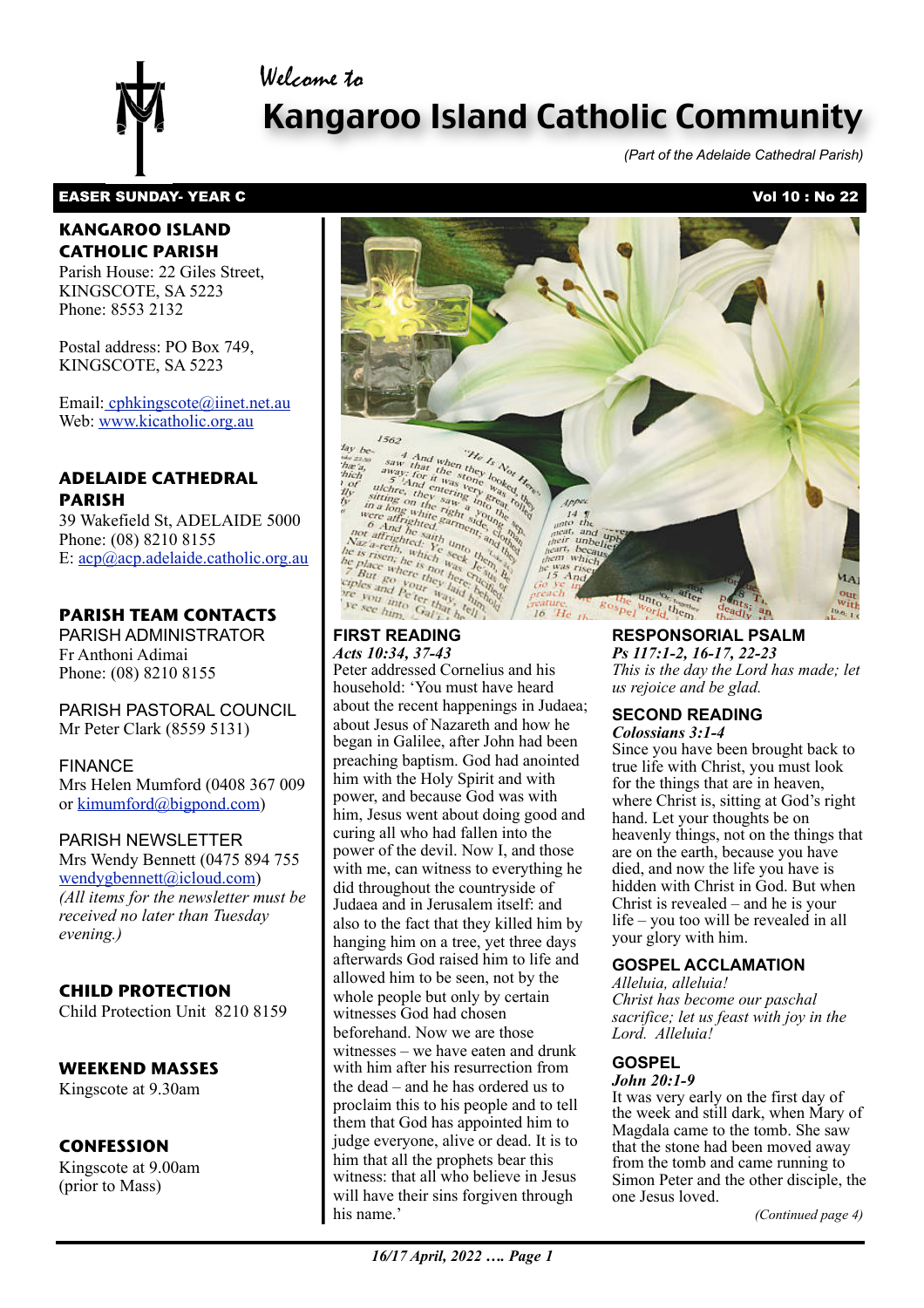

# **Bulletin Board**

## **PLEASE KEEP THESE PEOPLE IN YOUR PRAYERS**

**Sick:** Bill Roestenburg, Peter Weatherstone, Maureen Slagter, Melanie Howson, Joelle Davidson

**April anniversaries:** Josephine Bannan, Ray Bannan Elizabeth Black, Wilma Buick, Karen Cairney, Gwen Chalmers, Ambrose Clark, Robert Clark, Tony (Noxy) Clark, Francis Clarke, Catherine Commerford, Sarah Cunningham, Jimmy Dow, Tate Furniss, Monika Gibbs, Lynne McArdle, Mary O'Brien, Norah Ridge, Verna Trethewey, Beryl Williams, Albert Willson, Keith 'Hoppy' Willson.

*Please pray for all the faithful departed and may all our sick parishioners, relatives and friends know the healing love of Christ.*

**PARISH ROSTERS Comm Reader Cleaning** EASTER - List - back of Church 24/4 M Glynn S Semmler K Brinkley

 $+$   $+$   $+$   $-$ 

**Covid Marshal**  24/4 A Clark EASTER - List - back of Church

### **PRIEST ROSTER**

*(Often this roster changes if something unforeseen crops up)* Holy Thursday Bishop Greg O'Kelly Good Friday Bishop Greg O'Kelly Holy Saturday Bishop Greg O'Kelly Easter Sunday Bishop Greg O'Kelly



**EASTER TIMES** *• Holy Thursday (14 April)* Mass of the Last Supper 7.00pm

*• Good Friday (15 April)* Stations of the Cross 9.30am Passion of Our Lord 3.00pm

- *Holy Saturday (16 April)* Easter Vigil 7.30pm
- *Easter Sunday (17 April)* Mass 9.30am

 **PRAYERS FOR HEALING** Prayers for Healing and Renewal in the Church - Thursdays at 9.00am

#### **EASTER BLESSING FROM FR ANTHONI**

On behalf of Kangaroo Island Catholic Parish, I extend a warm welcome to all the families, friends, visitors and holiday makers.



Christ is risen! He is truly risen! Alleluia! The Easter message of joy echoes through the whole world proclaiming Christ's ultimate victory of light over darkness, grace over sin, and life over death. It is the message upon which we build our lives and to which we anchor our own hope of victory with him. During this solemn Easter season of 50-days we joyfully give thanks to God for the many blessings bestowed on us as individuals and as a faith community these many years. Because Jesus has died and risen again, conquering sin and death, we believe that with him we too shall live. In this spirit of faith and hope, together with the clergy of Adelaide Cathedral Parish, I wish you and your families a most holy and blessed Easter Season! *Fr Anthoni*

#### **HAPPY EASTER FROM ALL AT CARITAS AUSTRALIA!**

Thank you for your continued support for Project Compassion – past, present and future. Together, we can help vulnerable communities face their challenges today and build a better tomorrow For All Future Generations.

Thank you for supporting Caritas Australia's Project Compassion 2022 Lenten appeal. Together, we can help vulnerable communities face their challenges today and build a better tomorrow *For All Future Generations*.

Project Compassion boxes and envelopes may be returned with any of the Easter collections. Alternatively, you can still donate by visiting [lent.caritas.org.au](http://www.caritas.org.au/projectcompassion), or by calling 1800 024 413.

## **MARIAN PROCESSION**

*Sunday, 22 May, 2.00pm*  Each year the Archdiocese hosts the annual Marian Procession in honour of Our Lady. This event has been running for almost 75 years and is one of the longest standing consecutive

events in the Australian Catholic Church.

This year, in support of our Ukrainian brothers and sisters, the image that will lead our procession is *Vyshhorodska - Mother of God* carried by the Ukrainian Community in Adelaide. Assembly of Parishes will begin at 1.30pm and the procession will follow at 2.00pm. After a very successful change of location in 2021, the Procession will again be held at the Adelaide Showgrounds.

Those who wish to can book in online via this link [www.trybooking.com/](http://www.trybooking.com/BPJAN) [BPJAN](http://www.trybooking.com/BPJAN). The Procession will take place in the Main Arena. However, if the weather is inclement, the procession will be moved to the Wayville Pavilion.

#### **CARITAS AUSTRALIA UKRAINE APPEAL**

Our long-standing partner, Caritas Ukraine, is on the ground providing shelter, food, clean water, medicine and psychological support. Donate now to help the people of Ukraine. Donate today at [www.caritas.org.au/](https://aus01.safelinks.protection.outlook.com/?url=http%3A%2F%2Fwww.caritas.org.au%2Fukraine&data=04%7C01%7CCco-Reception%40adelaide.catholic.org.au%7Cfc58bf7f33d340f2ee9b08da07b447d1%7Cfe51d108d61d407cbcaaaab5af82a7ac%7C1%7C0%7C637830768121954887%7CUnknown%7CTWFpbGZsb3d8eyJWIjoiMC4wLjAwMDAiLCJQIjoiV2luMzIiLCJBTiI6Ik1haWwiLCJXVCI6Mn0%3D%7C3000&sdata=rOXCte9AEd2c89fp5zaw9%2FEi7PK87M7lemKGAncPi%2B8%3D&reserved=0) [ukraine](https://aus01.safelinks.protection.outlook.com/?url=http%3A%2F%2Fwww.caritas.org.au%2Fukraine&data=04%7C01%7CCco-Reception%40adelaide.catholic.org.au%7Cfc58bf7f33d340f2ee9b08da07b447d1%7Cfe51d108d61d407cbcaaaab5af82a7ac%7C1%7C0%7C637830768121954887%7CUnknown%7CTWFpbGZsb3d8eyJWIjoiMC4wLjAwMDAiLCJQIjoiV2luMzIiLCJBTiI6Ik1haWwiLCJXVCI6Mn0%3D%7C3000&sdata=rOXCte9AEd2c89fp5zaw9%2FEi7PK87M7lemKGAncPi%2B8%3D&reserved=0) or call 1800 024 413 toll free. Keep up to date on how Caritas agencies are responding to this crisis [www.caritas.org.au/ukraine-news](https://aus01.safelinks.protection.outlook.com/?url=http%3A%2F%2Fwww.caritas.org.au%2Fukraine-news&data=04%7C01%7CCco-Reception%40adelaide.catholic.org.au%7Cfc58bf7f33d340f2ee9b08da07b447d1%7Cfe51d108d61d407cbcaaaab5af82a7ac%7C1%7C0%7C637830768121954887%7CUnknown%7CTWFpbGZsb3d8eyJWIjoiMC4wLjAwMDAiLCJQIjoiV2luMzIiLCJBTiI6Ik1haWwiLCJXVCI6Mn0%3D%7C3000&sdata=GLRcp0dt1SgGoLPRBlSbLWB%2Fp8GMz2LoehdjvnSFQWg%3D&reserved=0)

#### **PROJECT COMPASSION**

boxes and envelopes may be returned with any of the Easter collections.

### **SPECIAL WELCOME**

to Bishop Greg O'Kelly, who will be with us for all the Easter services this weekend.



**BEFORE THE INTERNET**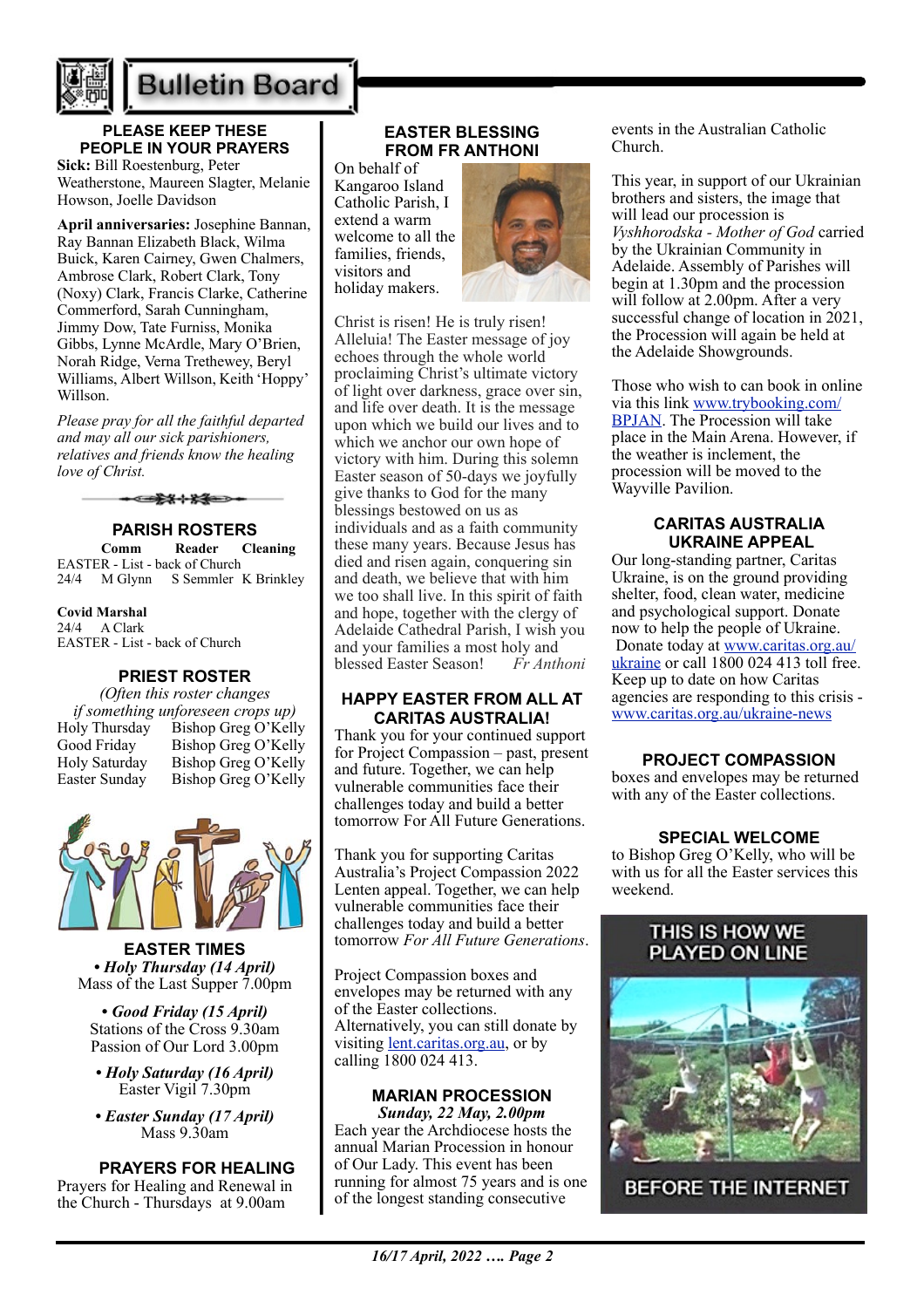

## **Ron Rolheiser column**

*Ronald Rolheiser, a Roman Catholic priest and member of the Missionary Oblates of Mary Immaculate. He*  is a community-builder, lecturer and writer. His books are popular throughout the English-speaking world *and his weekly column is carried by more than sixty newspapers worldwide*

#### **STRAINING TO HEAR THE VOICE OF GOOD FRIDAY**

They shall look upon the one whom they have pierced! A phrase that names the voice that's left behind on Good Friday.

In 1981, an anonymous young girl was brutally raped and murdered by the military at an obscure location in El Salvador, fittingly called La Cruz (the Cross). Her story was reported by a journalist named Mark Danner. In his account of this, Danner describes how after a particular massacre some soldiers shared how one of their victims haunted them and how they could not get her out of their minds long after her death.

They had plundered a village and raped many of the women. One of these was a young girl, an evangelical Christian, whom they had raped many times in a single afternoon and tortured. However, throughout it all, this young girl, clinging to her belief in Christ, had sung hymns. The soldiers who had violated and eventually executed her were haunted by that. Here are Danner's words:

"She kept right on singing, too, even after they had done what had to be done, and shot her in the chest. She had lain there on La Cruz with the blood flowing from her chest, and had kept on singing – a bit weaker than before, but still singing. And the soldiers, stupefied, had watched and pointed. Then they had grown tired of the game and shot her again, and she sang still, and their wonder began to turn to fear – until finally they had unsheathed their machetes and hacked her neck, and at last the singing had stopped." (The Massacre at El Mozote, N.Y., Vintage Books, 1994, pp. 78-79.)

They shall look upon her whom they have pierced! Notice the feminine pronoun here because in this instance the one who is looked upon after being pierced is a woman. Dying such a violent, unjust, and humiliating death with faith in her heart and on her lips makes her the crucified Christ, and not

just because she (like all Christians) is a member of the Body of Christ. Rather because at this moment, in this manner of death, with this kind of faith overt in her person, like Jesus, she is leaving behind a voice that cannot be silenced and which will haunt those who have done violence to her and all the rest of us who hear about it.

What haunted those soldiers? The haunting here is not that of some wounded spirit that now seeks retribution by frightening us and forever unsettling our dreams. Nor is it the haunting we feel in bitter regret, when we recognize a huge, unredeemable mistake which had we foreseen the consequences of, we would never have made. Rather, this is the voice that haunts us whenever we silence, violate, or kill innocence. It's a voice which we then know can never be silenced and which irrespective of the immediate emotions it evokes in us we realize we can never be free from. and which paradoxically invites us not to fear and self-hatred but to what it embodies.

Gil Bailie, who makes this story a corner-piece in his monumental book on the cross and non-violence, notes not just the remarkable similarity between her manner of death and Jesus', but also the fact that, in both cases, part of the resurrection is that their voices live on.

In Jesus' case, nobody witnessing his humiliating death on a lonely hillside, with his followers absent, would have predicted that this would be the most remembered death in history. The same is true for this young girl. Her rape and murder occurred in a very remote place and all of those who might have wanted to immortalize her story were also killed. Yet her voice survives, and will no doubt continue to grow in history long after all those who violated her are forgotten. A death of this kind morally scars the conscience and leaves behind a permanent echo that nobody can ever silence.

When we parse out all that's contained in that echo, when we take a reflective look at Jesus on the cross or at the death of this young evangelical, we cannot but feel a wound at a gut level. To gaze upon the one whom we have pierced, Jesus or any innocent victim, is to know (in a way that undercuts all culpable and invincible ignorance) that the voice of self-interest, injustice, violence, brutality, and rape will ultimately be silenced in favor of the voice of innocence, graciousness, and gentleness. Yes, faith is true.

A critic reviewing Danner's book in the New York Times tells how, after reading this story, he kept "straining hopelessly to hear the sound of that singing." In our churches on Good Friday, we read aloud the Gospel account of Jesus' death. Listening to that story, like the soldiers who brutally murdered an innocent young, faith-filled woman, we are made to look upon the one whom we have pierced. We need to strain to hear more consciously the sound of that singing.

*You can read, or download, Ron Rolheiser's weekly columns from his website at: [www.ronrolheiser.com](http://www.ronrolheiser.com)*

- *• Companies are bragging about making plants taste like meat. Cows have been doing that forever.*
- *• Every loaf of bread is a tragic story of a group of grains that could have become whiskey, but didn't.*